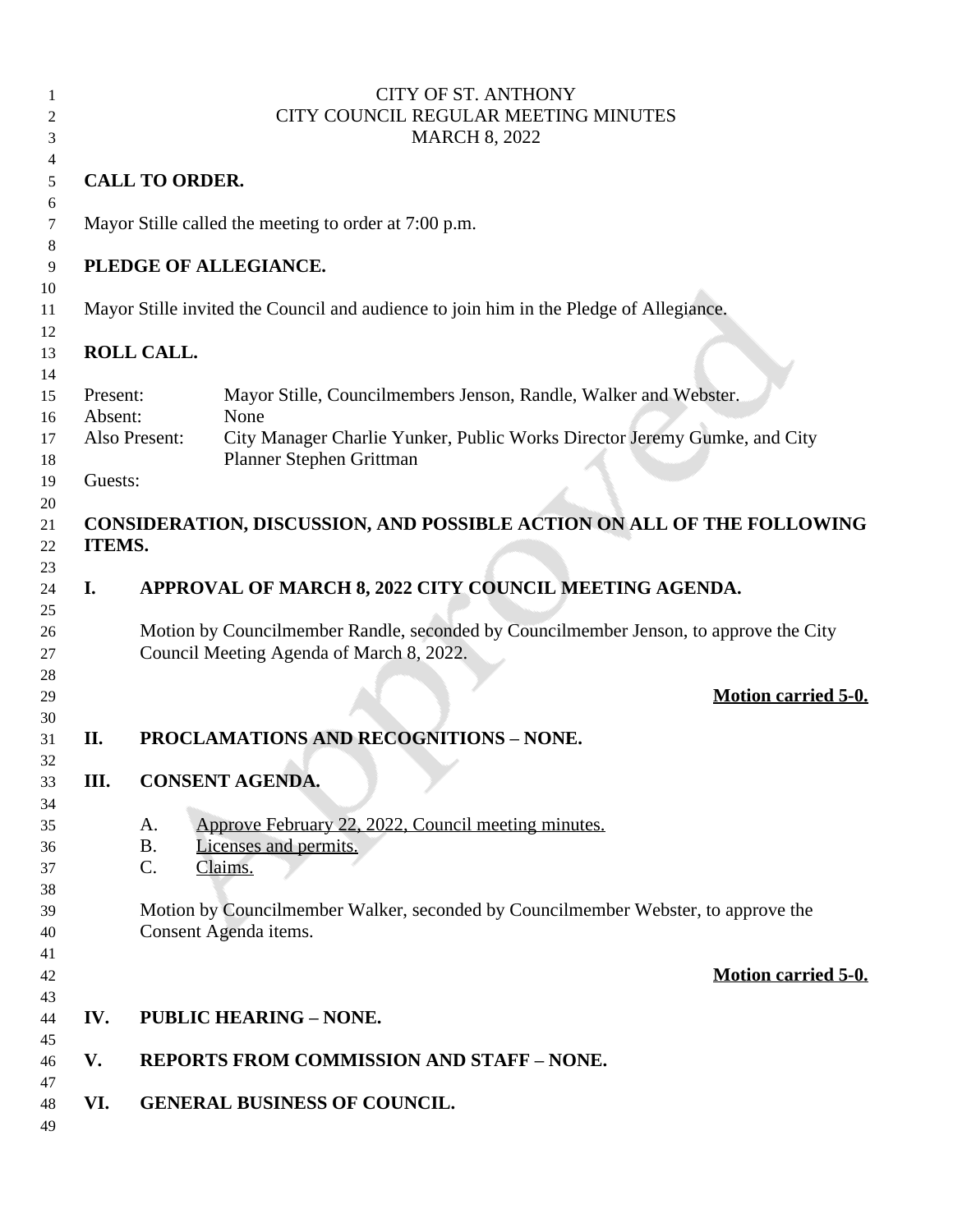City Council Regular Meeting Minutes March 8, 2022 Page 2

### 1 A. Public Works Annual Report.

 Public Works Director Jeremy Gumke presented the 2022 Public Works Annual Report, noting St. Anthony hired two new employees in 2021, one to the Public Work Department and one to the Parks Department. The Streets Division was also busy in 2021 with 20 tons of asphalt repair and 4 yards of concrete repair. Parks Maintenance Division now has 6 City parks with maintenance, adding Salo Park in December 2021. The tennis courts were also reconstructed in 2021 and the addition of many trees to the parks and City right-of-way in 2021. In 2021 the water/sewer division completed repairs on five water main breaks. The vehicle maintenance division purchased 6 new pieces of equipment in 2021 as well.

- Public Works Director Gumke reviewed the 2021 Engineering Division projects noting the street and utility improvement project on Skycroft Drive and Croft Drive, Mill and Overlay pavement resurfacing on 31st Avenue and Croft Drive and Reclamite Pavement Rejuvenation on multiple roadways in St. Anthony. He also reviewed the 2021 Sustainability Initiatives and 2022 upcoming events.
- Councilmember Webster thanked Mr. Gumke for providing the Public Works overview. She thought it was important to remind residents how to receive updates for upcoming projects.
- Public Works Director Gumke reviewed the different ways residents can receive updates and information.
- Councilmember Jensen appreciated the quick response by the employees when there was an issue.
- Councilmember Walker asked if the City received any complaints from residents about notifications. Public Works Director Gumke indicated staff has received complaints from residents.
- Mayor Stille asked for clarification on the five watermain breaks that occurred in 2021. Public Works Director Gumke explained all of the watermain breaks that occurred were on old streets that were not reconstructed.
- Mayor Stille thought the street reconstruction program was working and with continuation, there will be fewer watermain breaks each year.
- B. Resolution 22-025 Supporting Housing and Local Decision-Making Authority.
- Mayor Stille explained one of the main roles of the League of Minnesota Cities (LMC) is to advocate at the State Capitol on behalf of cities and, at times, encourages cities to support those efforts directly. An issue the LMC is asking city councils to take action on is in response to proposed legislation that preempts local planning, zoning, and land use authorities.
- Mayor Stille reviewed the draft resolution, noting the LMC provided a model resolution supporting the authority of local elected officials and city staff to make land use decisions in
-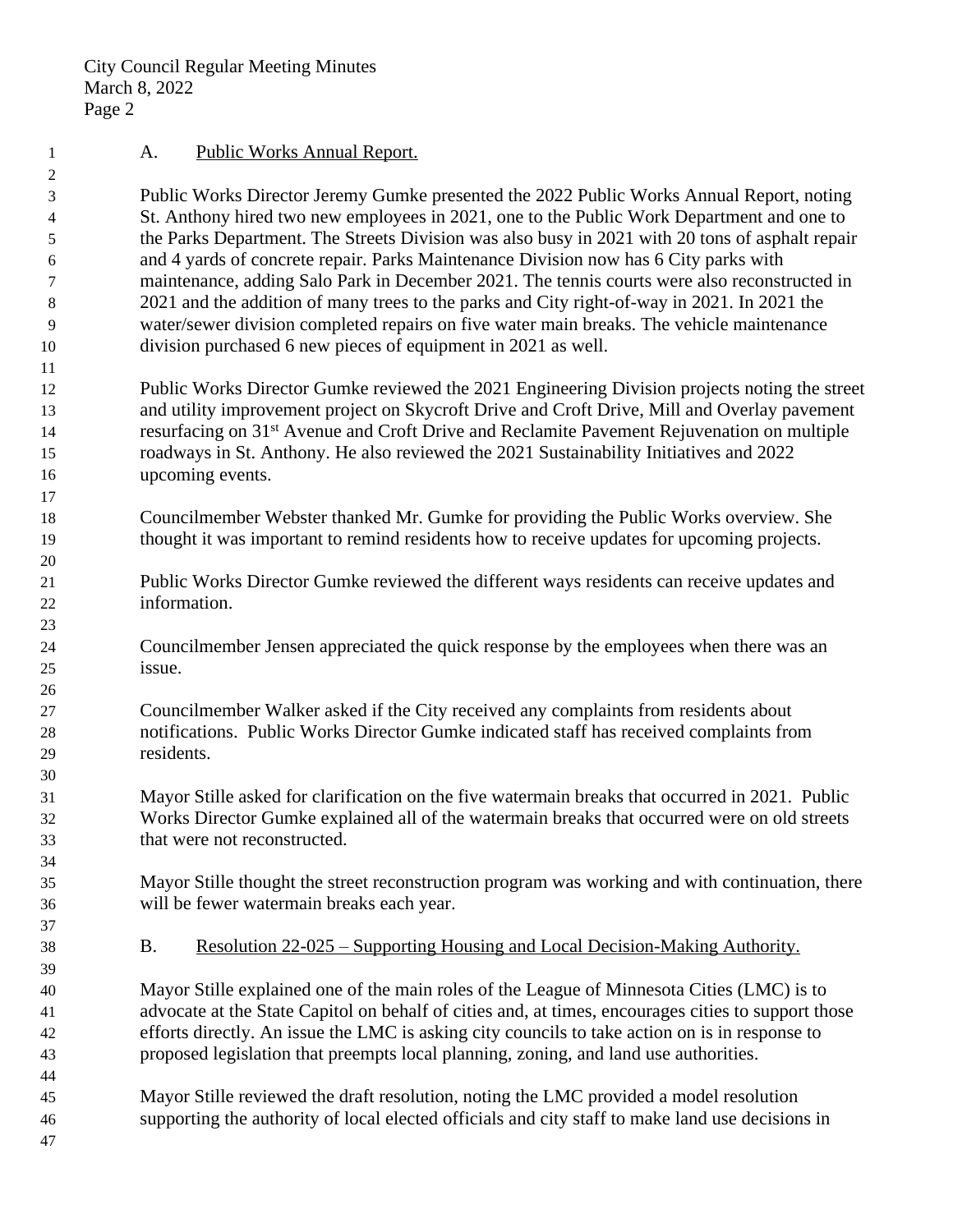- their communities. This draft resolution follows that memo and is intended to be shared with the City's legislators to communicate the importance of retaining local control on planning, zoning, and land use.
- Mayor Stille noted the attendance of Daniel Lightfoot and Irene Kao, representatives from the LMC, who can expand on their continual work at the Capitol, speak to this issue specifically in more detail, how the Council's actions can assist, and answer questions.
- Councilmember Webster thanked Mr. Lightfoot and Ms. Kao for the presentation. She thought the response to the Zoning Reform Legislation was from some of the publicity last year. She noted it was hard for houses to be market rate affordable due to the cities charging exorbitant fees. She understood the reform language was in response to the publicity brought about from some of the fees in 2021.
- Ms. Kao indicated there was a lot of needed conversation done in the media and the community about what is going on when it comes to single family zoning and what happens with zoning of 17 large lots. She noted the StarTribune study that was done which was reviewed by the LMC regarding zoning. She reviewed with the Council the report done by StarTribune.
- Councilmember Jenson asked how the Met Council weighed into this when they have given some direction for housing.
- Ms. Kao explained being from the League of Minnesota Cities, they do not actually follow the Met Council. She indicated that they are aware that every city in the Metro Area does have to provide a Comprehensive Plan and ensure the city's zoning ordinances are in accordance with the Met Council. In terms of the Met Council, this does complicate it a lot. She noted the bill has twelve articles and about half of them are Metro specific. Dealing with a number of different issues, Metro Cities does a really good job of representing everyone at the Capital. She indicated the Met Council did testify on the bill and they were concerned about how this would get in the way of regional planning, particularly as it comes to growth and housing and affordable housing within the region. There is a complexity there that she did not think the bill contemplates as fully as it could.
- Ms. Kao reviewed some of the issues brought up during review of the bill, noting the House author is going to continue to work on some of the issues contained in the bill.
- Mayor Stille thanked the presenters for coming to the meeting and discussing the item.
- Motion by Councilmember Jenson, seconded by Councilmember Walker, to approve Resolution 22-025 – Resolution Supporting Housing and Local Decision-Making Authority.

## **Motion carried 5-0.**

- C. Resolution 22-026 Resolution Denying a Proposed Amendment to the 2040 Comprehensive Plan for St. Anthony Village.
-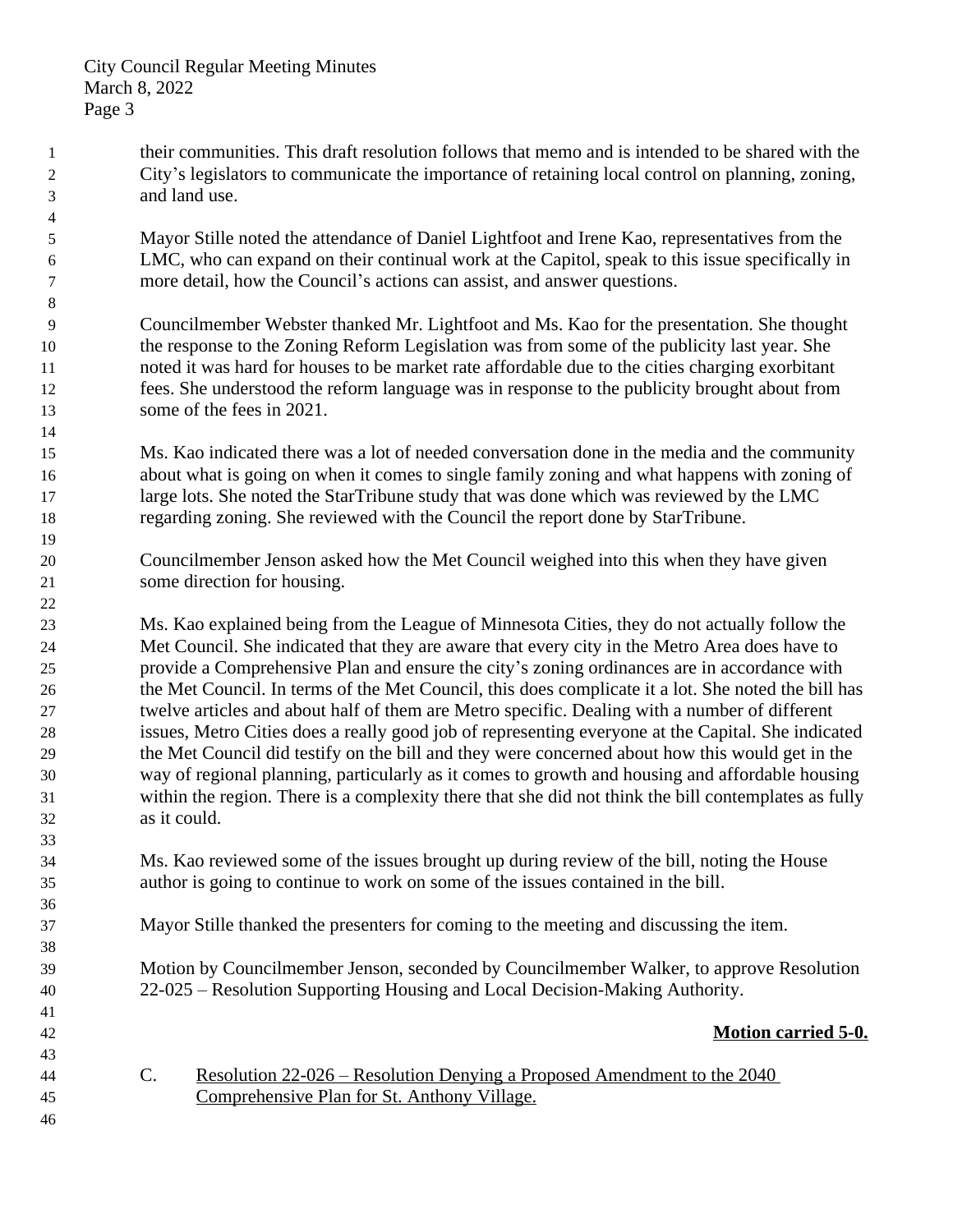- City Planner Grittman stated staff is requesting City Council consideration of a request to amend the 2040 Comprehensive Plan by reguiding the east 11 acres+ of 2501 Lowry Avenue NE from High Density Residential to Low Density Residential.
- Councilmember Jenson summarized the proposed amendment for residents to understand better. He asked if the area is zoned and assessed at R-1 would there be a need to change the Comprehensive Plan.
- City Planner Grittman indicated one of the concerns raised by the applicant is the land use classification of high density and the concern that property taxes may be assessed at a different 11 level. He clarified that the County's tax classification for this property is Manufactured Home Park. Regardless of the City's Zoning or the Comp Plan Land Use designation, the County has assessed the property as the land use as indicated. He believed the applicant is concerned that the County would have some discretion to change their tax classification based on the City's land use classification. He thought that was one of the reasons driving this application. He noted the property is currently being taxed as it is being used. He noted this change would be a lengthy and expensive process.
- Councilmember Webster indicated she watched the Planning Commission meeting and appreciated Mr. Grittman's time spent on helping educate Planning Commission Members on what the changes mean to the Comprehensive Plan.
- Mayor Stille indicated the property in question is being taxed appropriately and accordingly. He thought if the owner has a problem with the way the property is being taxed, he needs to discuss that with the tax assessor.
- Motion by Councilmember Walker, seconded by Councilmember Webster, to approve Resolution 22-026 – Resolution Denying a Proposed Amendment to the 2040 Comprehensive Plan for St. Anthony Village.

## **Motion carried 5-0.**

# **VII. REPORTS FROM CITY MANAGER AND COUNCIL MEMBERS.**

- City Manager Yunker reported on the Parks and Environmental Commission meeting.
- Councilmember Jenson stated he attended the March 4th Ramsey County Local League of Governments Exec Board Meeting and discussed the March 11th program meeting agenda on Maplewood and Roseville imbedding a social worker in their Police Departments and thought eventually could be something the City of St. Anthony could incorporate into their Police Department.
- Councilmember Randle stated he attended on March 3rd the Family Service Collaborative meeting via Zoom. He reviewed the meeting discussion.
-